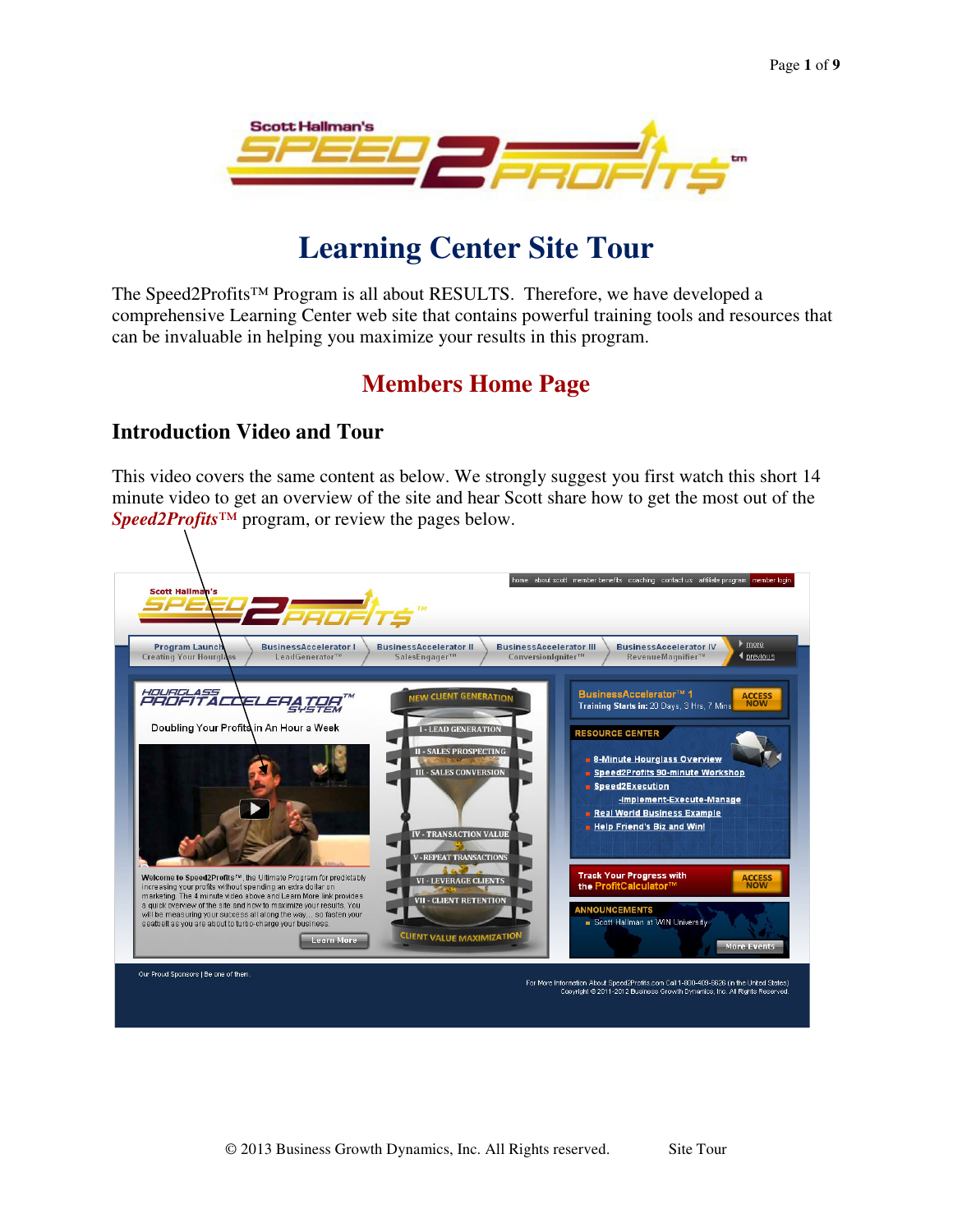#### **Access to the BusinessAccelerator™ Learning Centers**

The*Speed2Profits™* program is made up of **7 BusinessAccelerator™** modules, plus the Program Launch. Each of these contains between 2.5-4.0 hours of content, broken down into small, manageable  $7-22$  minute trainings.

One BusinessAccelerator<sup>™</sup> module will be delivered every 2-4 weeks, depending upon the program you are in, in order to ensure you have time to implement and execute what you are learning. The timing of the next Training Module is displayed in the upper right column. You can access any of the Training Modules that have already been covered at any time.



The first module, **Program Launch**, provides a brief overview of the program and then immediately dives into the development of your personalized Profit Acceleration Blueprint*.* By the time you are finished with this module:

- You will have identified the specific ProfitDrivers™ that make up your Marketing-Sales-Customer Value processes.
- In addition, you will have populated your *Personalize*d ProfitCalculator™ so that you know the precise **revenue and profits you can expect to generate** from this program by simply OPTIMIZING the things you already have in place within your business.
- Plus, you will know the increased **value of your business** that results from these increased profits.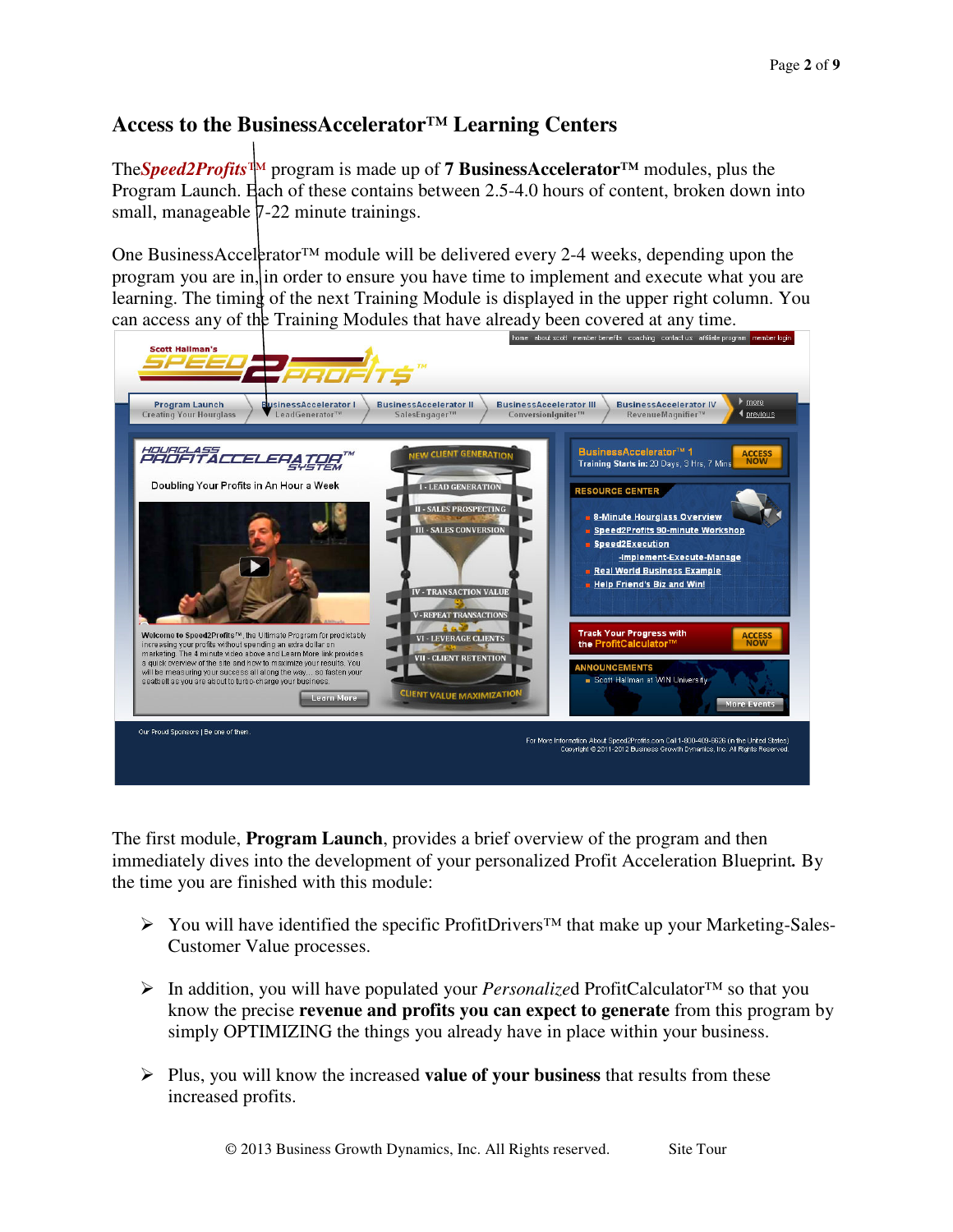Lastly, you will immediately see how incredible of an investment the *Speed2Profits™* Program is as we display your expected Return on Investment (ROI)!

All of these calculations are automatically generated within **The ProfitCalculator™**.

#### **The ProfitCalculator™**

One of the most powerful components of the *Speed2Profits™* program is the **ProfitCalculator™.** This powerful tool enables you to create your revenue and target plans and then add the specific strategies and tactics that you will utilize in order to increase the performance of each of your ProfitDrivers™. You will be updating your ProfitCalculator**™** on an ongoing basis, literally watching your revenue, profits, and business value continuously grow.

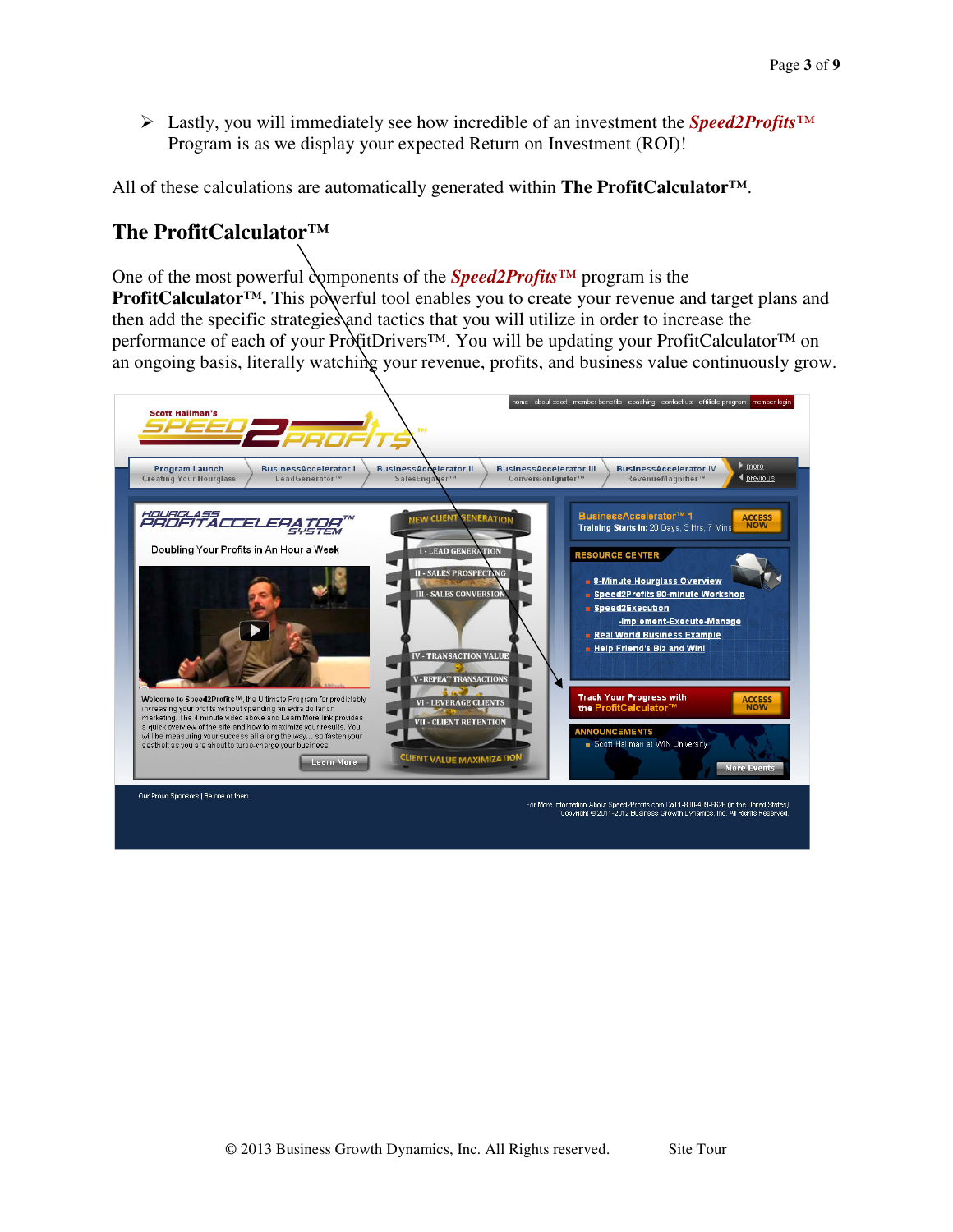#### **Home Page Resource Center**



• **8 Minute Hourglass Overview** - This 8 minute video demonstrates the *Power³ of Optimization™.* 

The video is a Live Presentation by Scott to the Exclusive SANG Members that include Leading Business and Internet Thought Leaders... including Tony Robbins, Billionaire Bill Bartmann, Legend Harvey Mackay, Fortune 500 trainer Chet Holmes; Internet gurus Brad Fallon, Eben Pagan, and Alex Mandossian and dozens more.

Scott takes the audience through the **Hourglass Profit Acceleration System™** and shows them a simple formula for doubling profitability by making small, incremental improvements to the ProfitDrivers™ within their sales and marketing process.

You will be amazed at the amount of energy these leading thought-leaders displayed at the end of Scott's presentation!

• **Speed2Profits™ 90-minute Workshop (optional) - If you purchased Speed2Profits™ as a result of a live presentation or Webinar, then you don't need to watch this video.** 

Scott conducted his 90-minute Live Workshop before 600 Internet focused business owners from around the globe to help them instantly uncover \$10,000+ in profits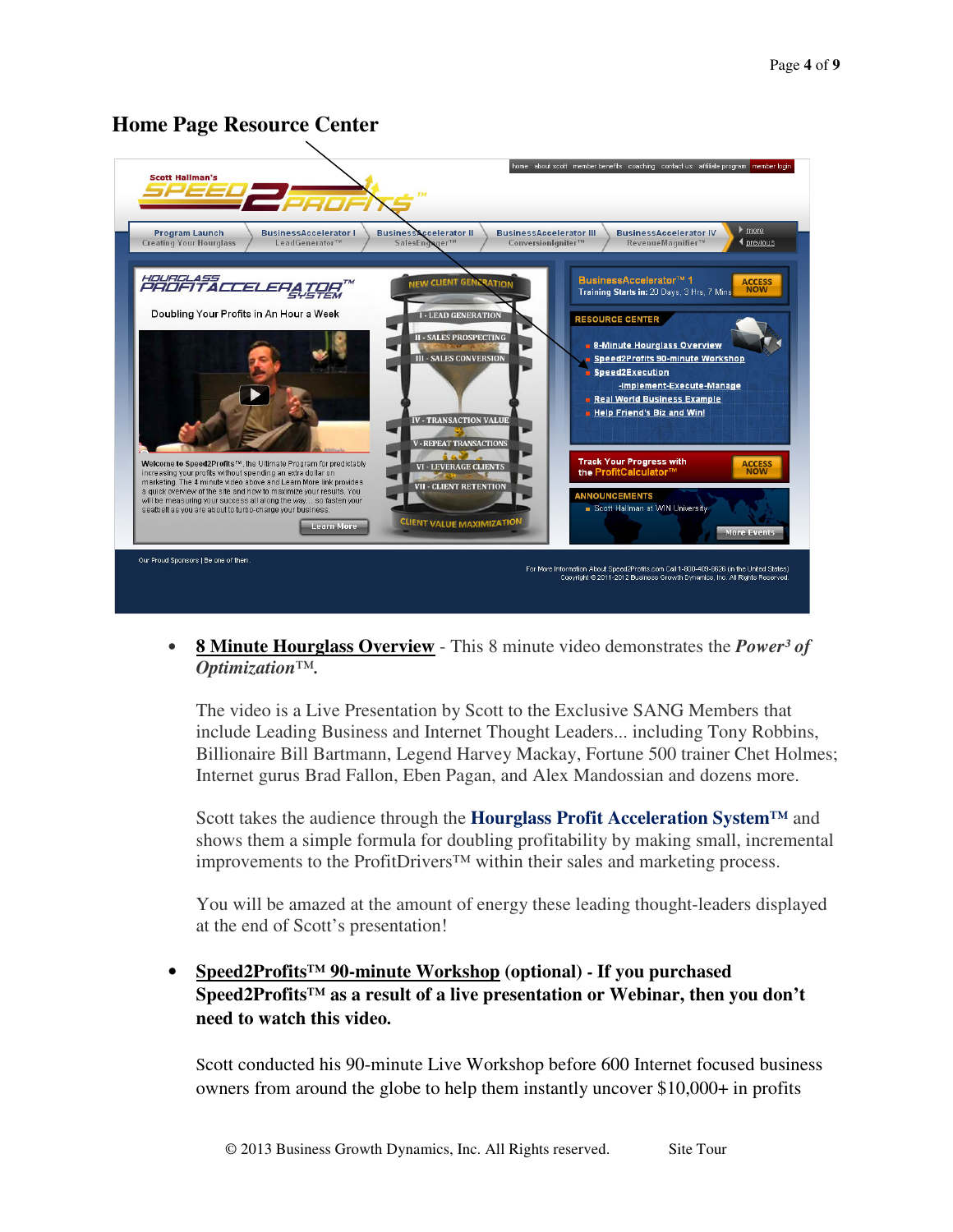within their businesses. Over \$40,000,000 in expected added profit streams were found for the group (you will see this at the end of the video).

This video provides powerful grounding, which can help you generate immediate profits, for what you will dive deep into during the Speed2Profits™ Program.

- **Real World Business Example -** Another very valuable resource located on the home page is the "Real World Business" examples where I will apply the ProfitDrivers<sup>™</sup> to various businesses to help you make distinctions about how these apply to your business as well. In these examples, I've taken the liberty to select a sample company and apply my specific recommendations.
- **Help Friend's Biz and Win! -** As you progress through the *Speed2Profits™*program and begin experiencing the incredible revenue and profit impacts, you will want to help your friends and family that own businesses achieve the same results. After all, the return on investment is so massive that the program is self-funded with newfound profits multiple times over.

Simply click on the Help Friend's Biz and Win! link and provide your friends information, and when they join the *Speed2Profits™* program you will be rewarded with a valuable gift.



 $\frac{1}{\sqrt{2}}$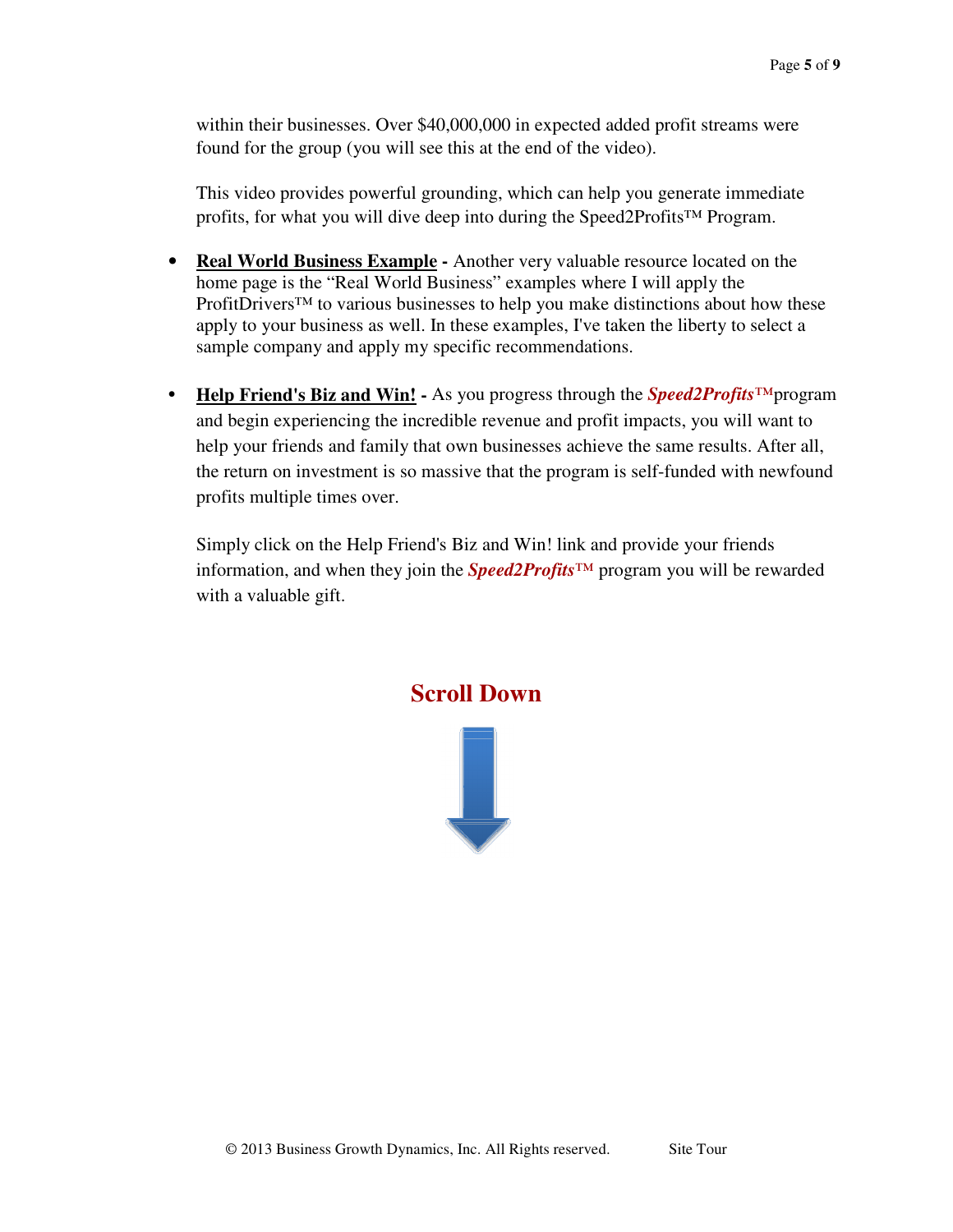## **BusinessAccelerator™ Learning Center**

Resources located within each BusinessAccelerator™ Learning Center are specific to training contained within that module.

**Training Videos** - the training videos will be broken into subject tracks, similar to the chapters of a DVD movie. Each training track will cover a specific topic that ranges between 7- 22 minutes long. Each contains a specific topic with a clear training outcome and action steps for you to take.

When you click on the video player, the rest of the content is grayed out to eliminate distractions.



**Profit Essentials -** within this area you will find various tools and resources to help you maximize your training results. These include:

- An Executive Summary of the module content
- PowerPoint slides for each ProfitDriver™ covered
- Complete transcripts of the training
- Templates, resources, and tools to help you effectively implement

**Q&A** *(Only available on some Speed2Profits™ programs) –* The *Speed2Profits™* program is designed to be highly interactive in order to ensure that you don't just learn but also IMPLEMENT what you learn. Therefore, the Q&A sessions are a vital component to your success.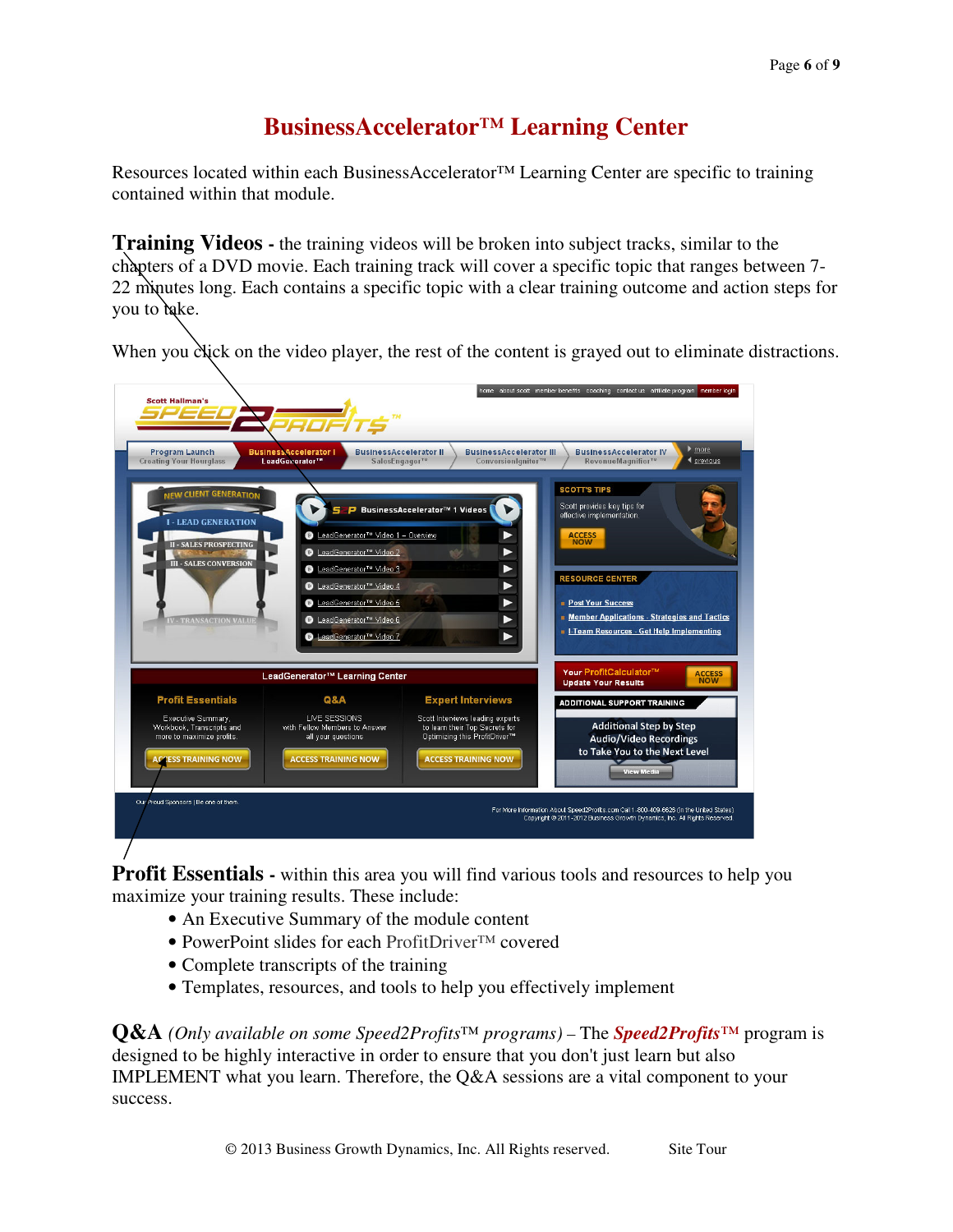• **PowerImplementation™ Q&A Session –** After each BusinessAcclerator™ Module is released, live webinar trainings will be conducted. These Q&A Sessions are focused exclusively on Implementation and Execution of what you've learned. These are specific to the **BusinessAccelerator™ Training Modules.** 

During these sessions we will select members that will participate in hot-seat interactions with Scott or one of our certified profit trainers, as well as answer any questions that are related to implementing the success strategies within the members businesses.

**Expert Interviews** *(Only available on some Speed2Profits™ programs)* – Scott will also interview leading business growth experts to learn their key success strategies for optimizing the performance of the ProfitDrivers™. These interviews will provide specific, tangible, and actionable strategies and tactics. There will be absolutely no selling of products and services during these calls.

These interviews will take place during the program and over the course of the 12 month membership.

### **Support Training (right column)**

• **Scott's Tips-** here you will find helpful tips about how to maximize the training. These will include any updates or changes to the training based on feedback from the members and Scott's latest breakthroughs.

| <b>Program Launch</b><br><b>Creating Your Hourglass</b>                                                    | <b>BusinessAccelerator I</b><br>LeadGenerator™                                                     | <b>BusinessAccelerator II</b><br>SalesEngager™                             | <b>BusinessAccelerator III</b><br>Conversionlaniter™                                                                              | <b>BusinessAccelerator IV</b><br>RevenueMagnifier™                                                  | $\triangleright$ more<br>◀ previous |
|------------------------------------------------------------------------------------------------------------|----------------------------------------------------------------------------------------------------|----------------------------------------------------------------------------|-----------------------------------------------------------------------------------------------------------------------------------|-----------------------------------------------------------------------------------------------------|-------------------------------------|
| <b>NEW CLIENT GENERATION</b><br>- LEAD GENERATION                                                          |                                                                                                    | <b>SP</b> BusinessAccelerator™ 1 Videos                                    |                                                                                                                                   | <b>SCOTT'S TIPS</b><br>Scott provides key tips for<br>effective implementation.                     |                                     |
| <b>II - SALES PROSPECTING</b><br><b>MODE MODEL</b><br><b>III - SALES CONVERSION</b>                        | © LeadGenerator™ Video 2<br>LeadGenerator <sup>TM</sup> Video 3                                    | ■ LeadGenerator™ Video 1 - Overview                                        | viir)<br>►<br>$\blacktriangleright$                                                                                               | <b>ACCESS</b><br><b>NOW</b>                                                                         |                                     |
|                                                                                                            |                                                                                                    | LeadGenerator <sup>TM</sup> Video 4<br>LeadGenerator <sup>TM</sup> Video 5 |                                                                                                                                   | <b>RESOURCE CENTER</b><br><b>Post Your Success</b>                                                  |                                     |
| <b>IV - TRANSACTION VALUE</b>                                                                              |                                                                                                    | LeadGenerator <sup>TM</sup> Video 6<br>LeadGenerator <sup>TM</sup> Video Z | ▶                                                                                                                                 | • Member Applications - Strategies and Tactics<br><b>E I-Team Resources - Get Help Implementing</b> |                                     |
| LeadGenerator™ Learning Center                                                                             |                                                                                                    |                                                                            |                                                                                                                                   | Your ProfitCalculator™<br><b>Update Your Results</b>                                                | <b>ACCESS</b><br><b>NOW</b>         |
| <b>Profit Essentials</b>                                                                                   | <b>Q&amp;A</b>                                                                                     |                                                                            | <b>Expert Interviews</b>                                                                                                          | <b>ADDITIONAL SUPPORT TRAINING</b>                                                                  |                                     |
| Executive Summary,<br>Workbook, Transcripts and<br>more to maximize profits.<br><b>ACCESS TRAINING NOW</b> | LIVE SESSIONS<br>with Fellow Members to Answer<br>all your questions<br><b>ACCESS TRAINING NOW</b> |                                                                            | Scott Interviews leading experts<br>to learn their Top Secrets for<br>Optimizing this ProfitDriver™<br><b>ACCESS TRAINING NOW</b> | <b>Additional Step by Step</b><br><b>Audio/Video Recordings</b><br>to Take You to the Next Level    |                                     |
|                                                                                                            |                                                                                                    |                                                                            |                                                                                                                                   | <b>View Media</b>                                                                                   |                                     |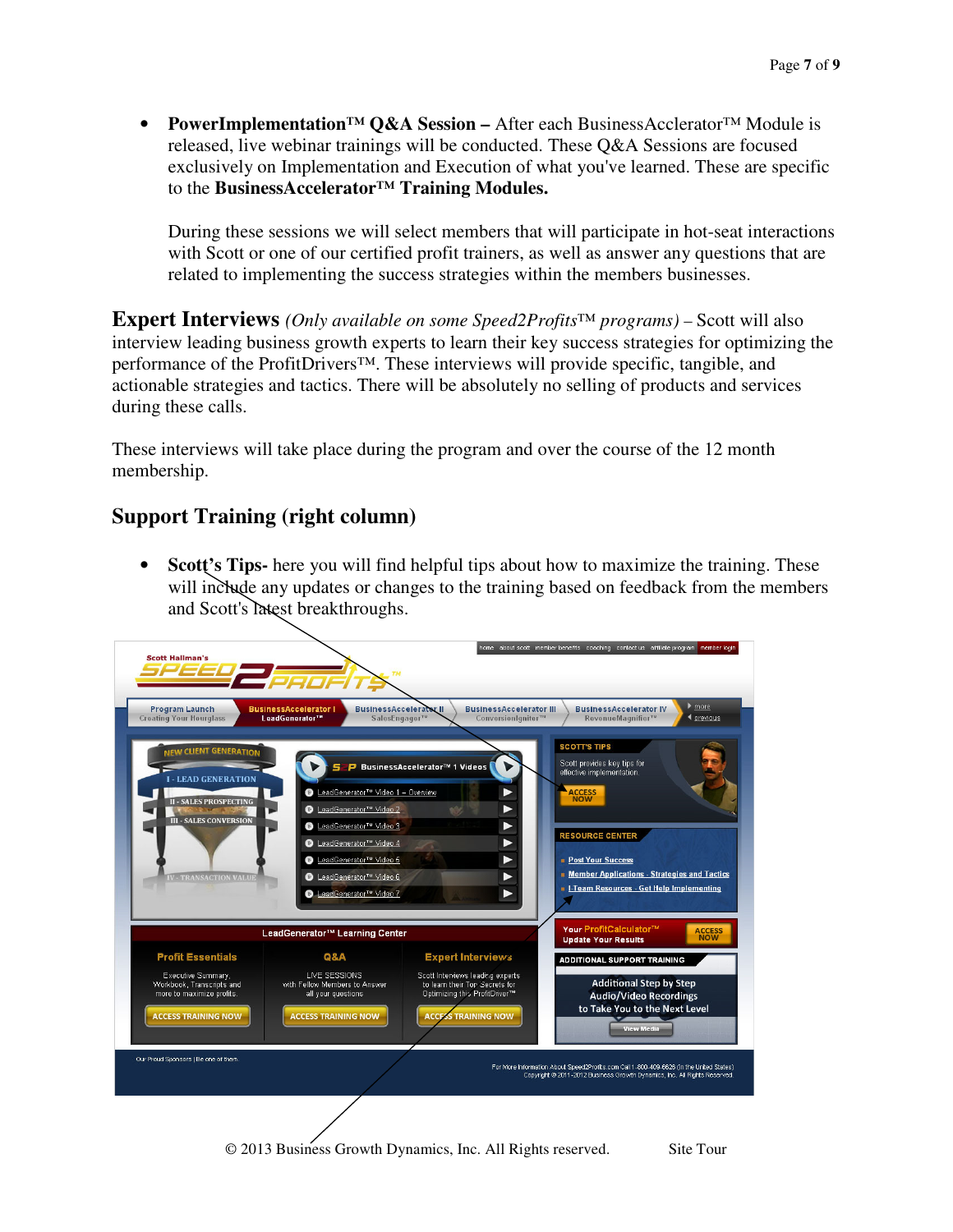#### • **Resource Center**

- **Post Your Success** here is where you can share your success and tell us about the specific strategies and tactics you utilized for each of the ProfitDrivers™ within that module. I encourage each of you to post your successes as often as you can.
- **Members Applications**  This is where you can access all of the "**Post Your Success"** stories, a success library for you to tap into.
- **I-Team Resources** here you will find a list of providers that can help you with implementing strategies and tactics within your business. These resources will be knowledgeable about the *Speed2Profits™* program.
- **Your ProfitCalculator™ -** this link provides you with instant access to your ProfitCalculator™ directly from within each Learning Center. You can access it from the homepage as well.
- **Additional Support Training** This contains a treasure chest of training resources that can help you take your experience to the next level. We have combed through the archives of our Success Library and hand selected information and training that is timeless.